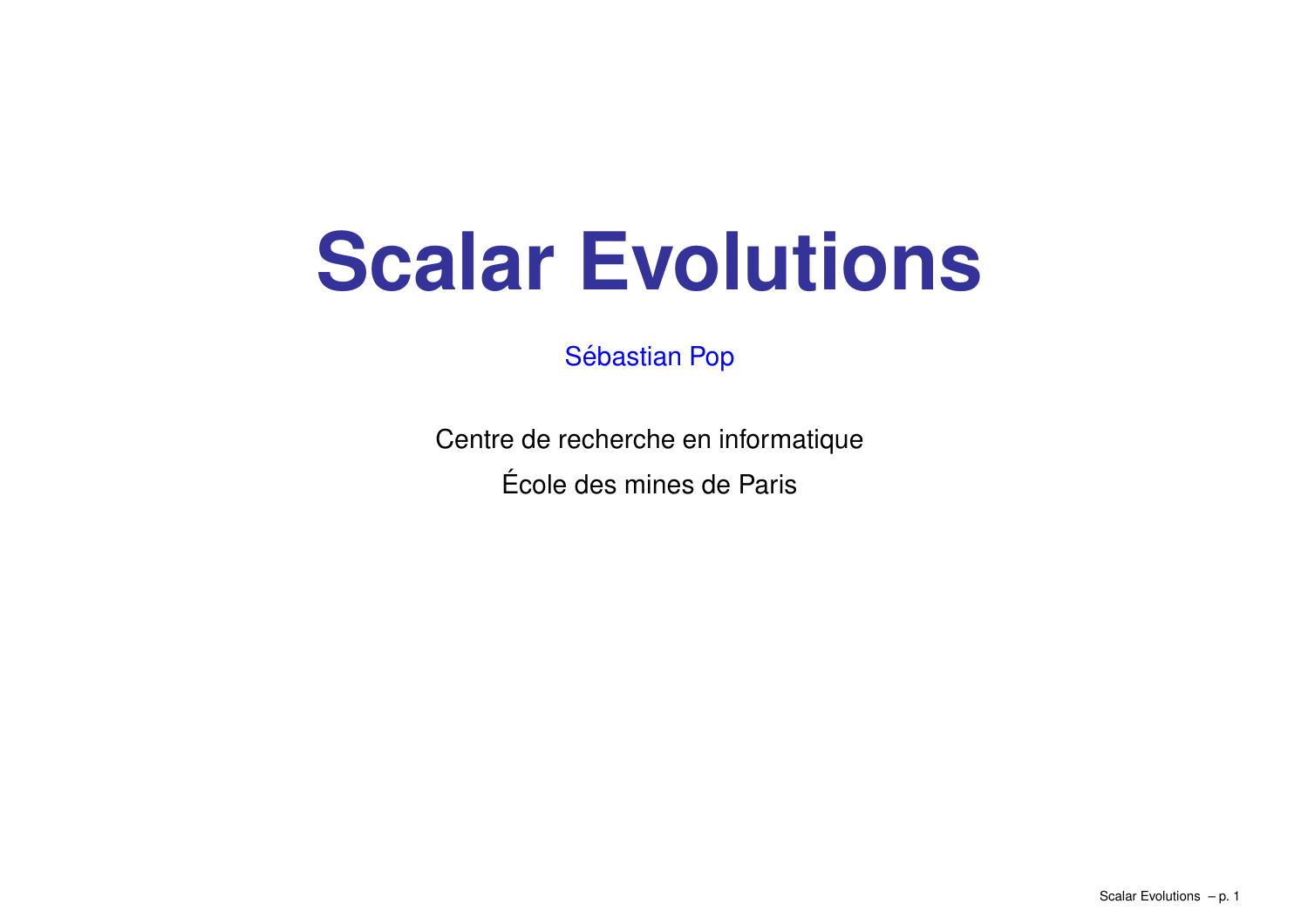# **Evolution in <sup>a</sup> loop**

j = 3  
for (i = 1; i 
$$
\Leftarrow
$$
 123; i+=5)  
{  
j = i + 7 + j;  
}}

 $j = 3$  $i = 1$ loop\_1 if (i <sup>&</sup>gt; 123) goto fin t <sup>=</sup> i + 7 j <sup>=</sup> t <sup>+</sup> j  $i = i + 5$ endloop fin:

$$
i = 1, 6, 11, \cdots, 126
$$
  

$$
j = 3, 11, 24, \cdots, 1703
$$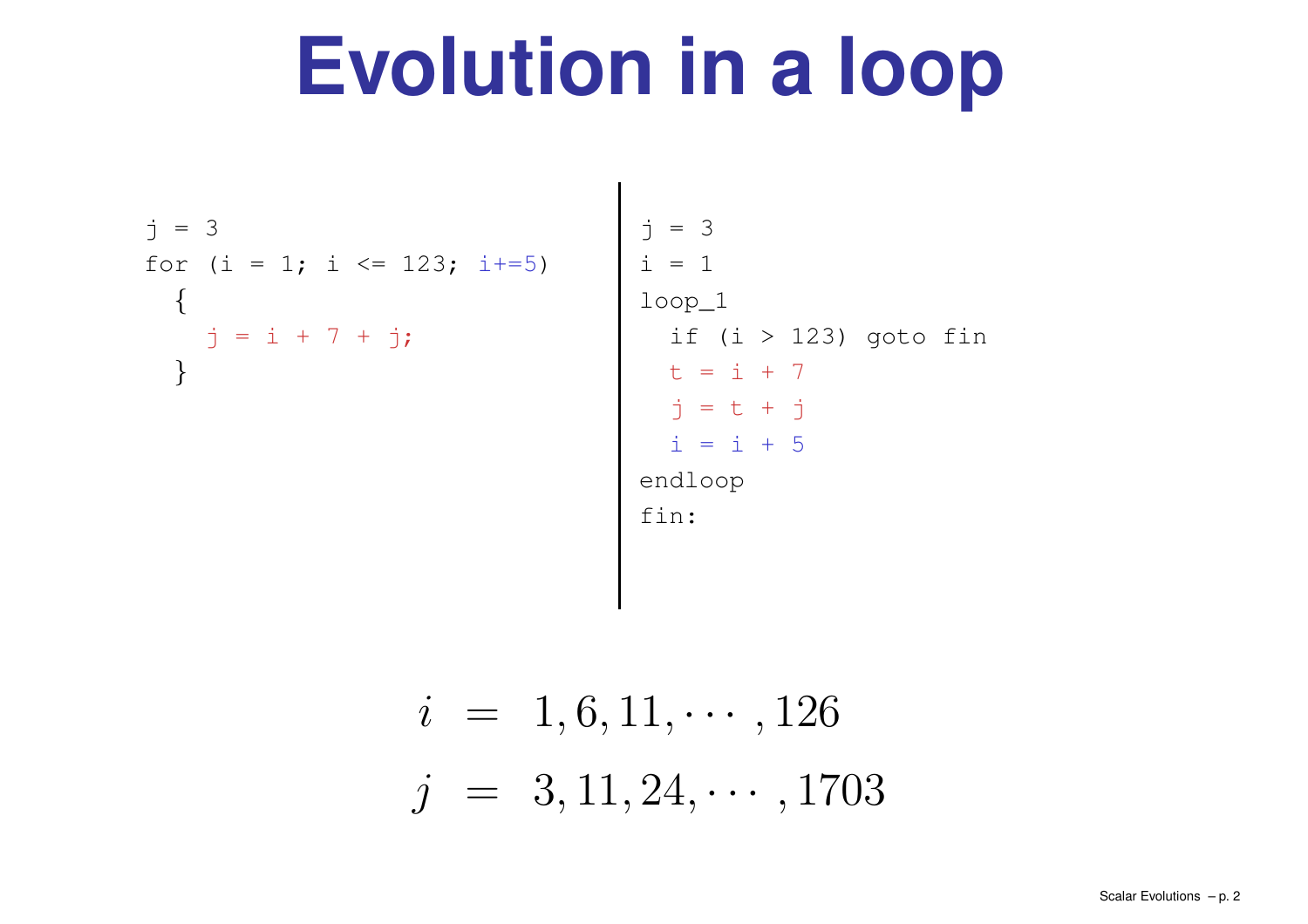# **Polynomial Interpolation**

**Input:**  $j(n) = 3, 11, 24, 42, 65, \ldots$ 

### Differentiation table:

| $\,k$                                                                            | $\overline{0}$  | $\overline{1}$ | $\overline{2}$                 | 3  |    |
|----------------------------------------------------------------------------------|-----------------|----------------|--------------------------------|----|----|
|                                                                                  |                 |                | $3 \quad 11 \quad 24 \quad 42$ |    | 65 |
|                                                                                  |                 | 8 13 18        |                                | 23 |    |
|                                                                                  | $5\overline{)}$ | $\overline{5}$ | $\overline{5}$                 |    |    |
| $\begin{array}{c} \Delta_k^0 \ \Delta_k^1 \ \Delta_k^2 \ \Delta_k^3 \end{array}$ |                 |                |                                |    |    |

Newton formula for interpolation:

$$
j(n) = \sum_{i=0}^{p} \Delta_0^i \binom{n}{i}
$$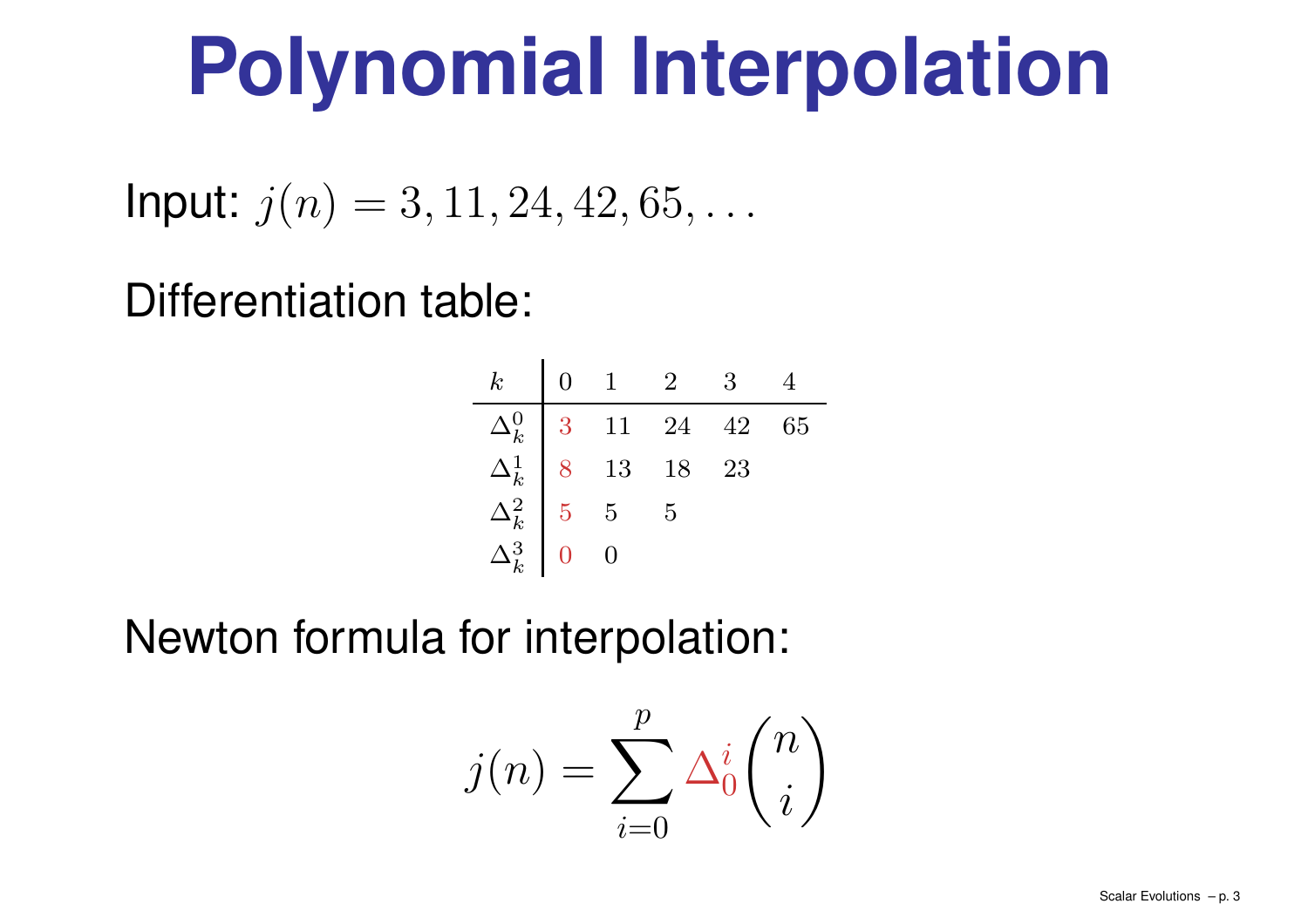# **Chains of recurrences**

 $\Delta_0^i$  coefficients of a chain of recurrence. Chrecs <sup>=</sup> chains of recurrences **Syntax** for scalar functions.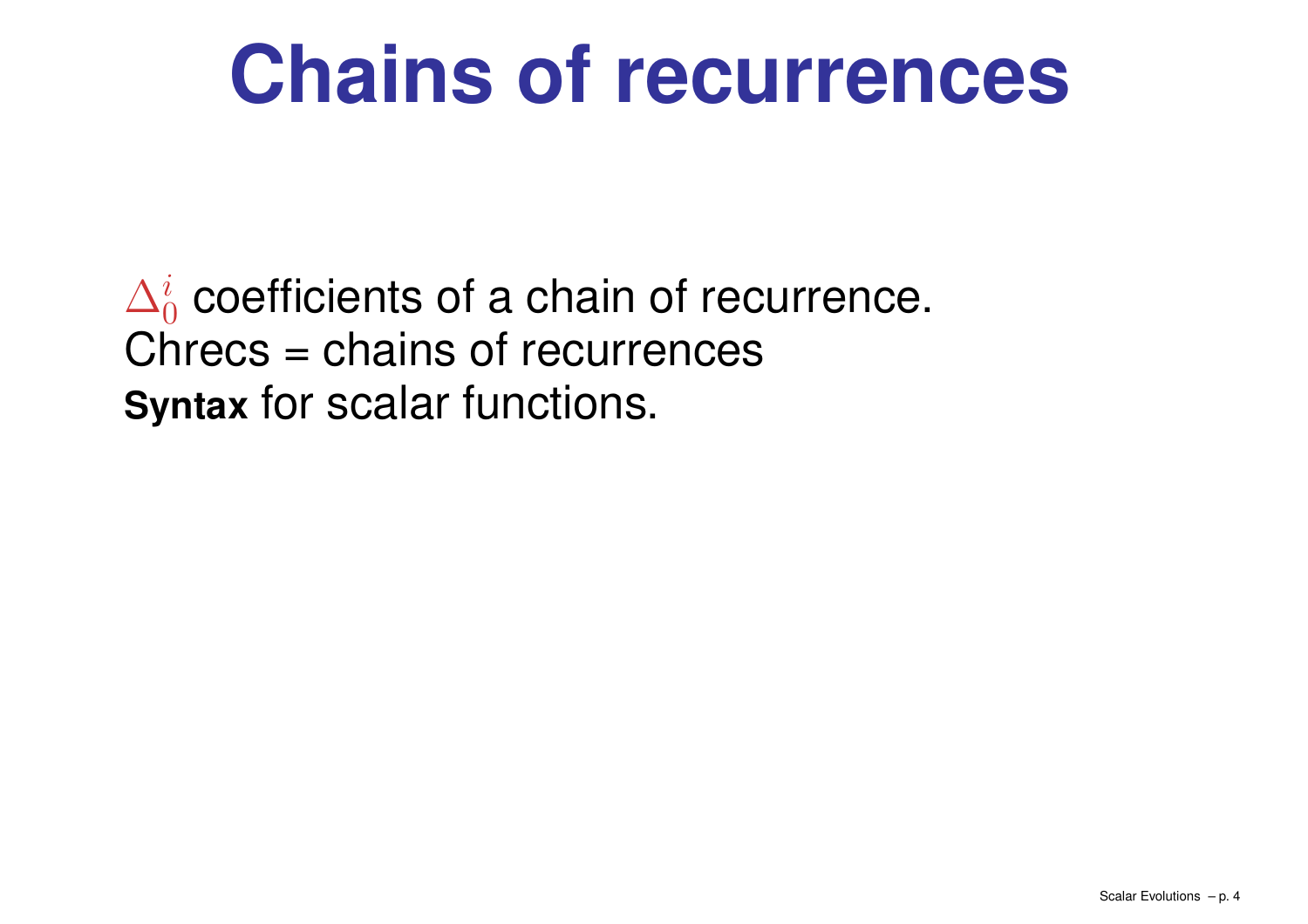### **Chrecs: examples**

$$
\text{Syntax} \longrightarrow \text{Semantics} \\
\{3,+,8,+,5\} \longrightarrow f(x) = 3 \binom{x}{0} + 8 \binom{x}{1} + 5 \binom{x}{2} \\
 f(x) = 3 + 8x + 5 \frac{x(x-1)}{2} \\
 f(x) = \frac{5}{2}x^2 + \frac{11}{2}x + 3
$$

$$
\{5, +, 2\} \longrightarrow f(x) = 2x + 5
$$
  

$$
\{1, *, 2\} \longrightarrow f(x) = 2^x = e^{x \cdot ln(2)}
$$
  

$$
\{1, *, 1, +, 1\} \longrightarrow f(x) = x!
$$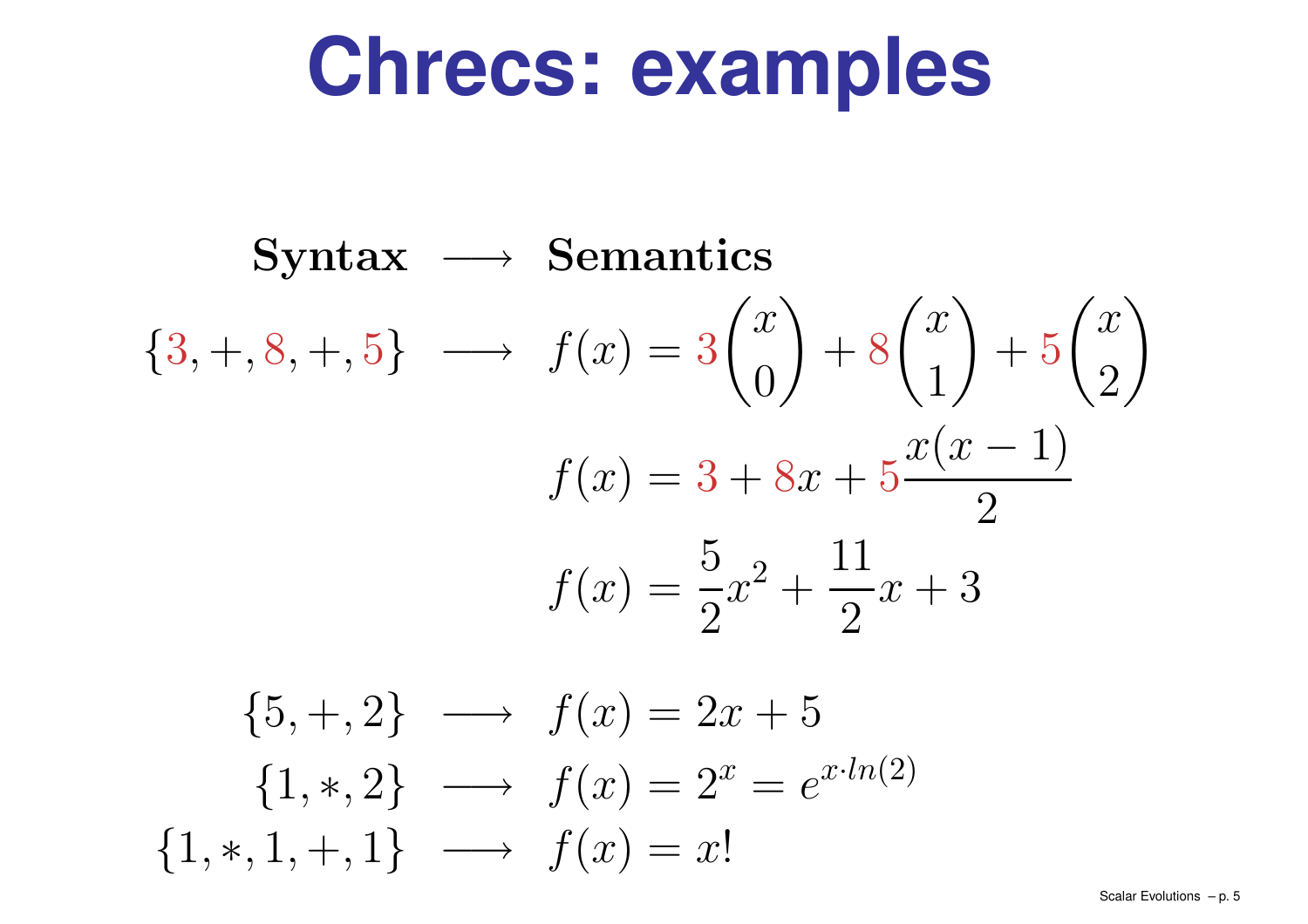# **Extraction algorithm**

- 2500 LOC, Feb 2004.
- symbolic for all the initial conditions,
- **Symbolic for polynomials of degree**  $> 2$ ,
- **•** proof by structural induction.

Algorithm:

- 1. Walk the def-uses,
- 2. Reconstruct the update expression,
- 3. Translate the loop-phi into <sup>a</sup> chrec,
- 4. Instantiate parameters (optional).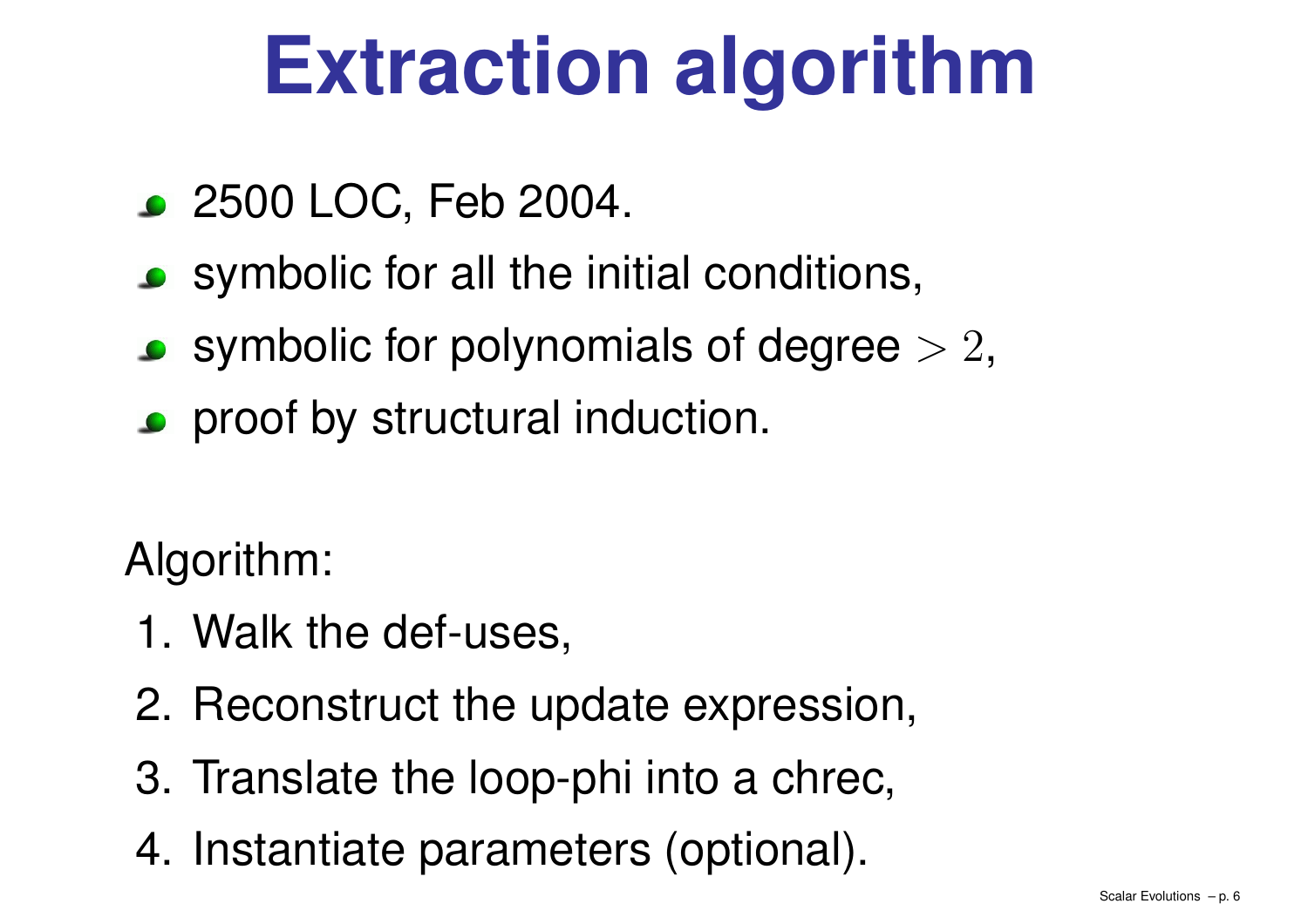

### The initial condition is kept under <sup>a</sup> symbolic form.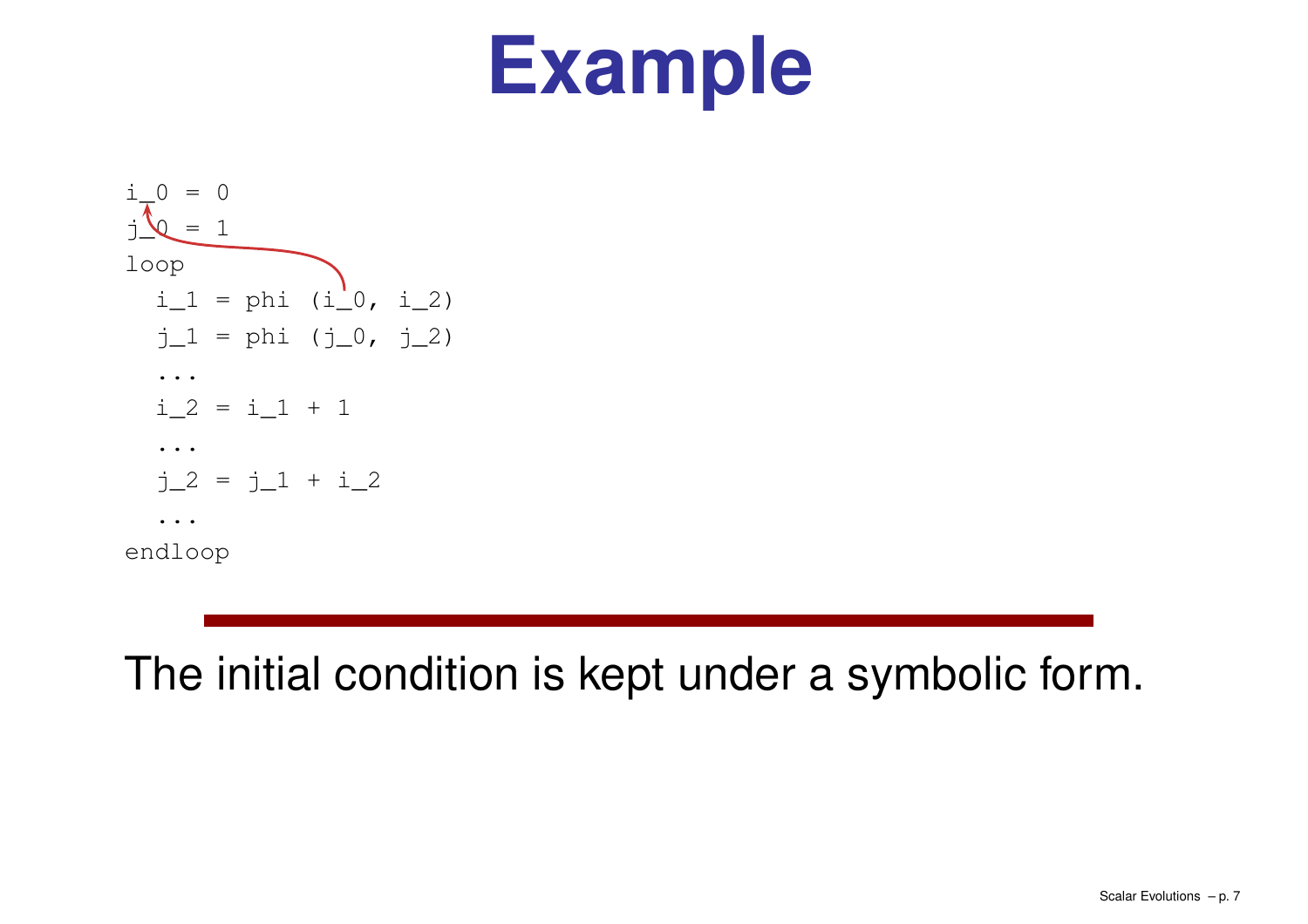$i = 0$  $\dot{1}$  0 = 1 loop  $i\_1$  = phi (i\_0, i\_2)  $j = p$ hi (j\_0, j $/2$ ) ... $i$  2 = i<sup>'</sup>1 + ... $j_2 = j_1 + i_2$ ... endloop

Walk the use-defs back to the initial loop-phi node.

$$
i_1 \to i_2 \to i_1
$$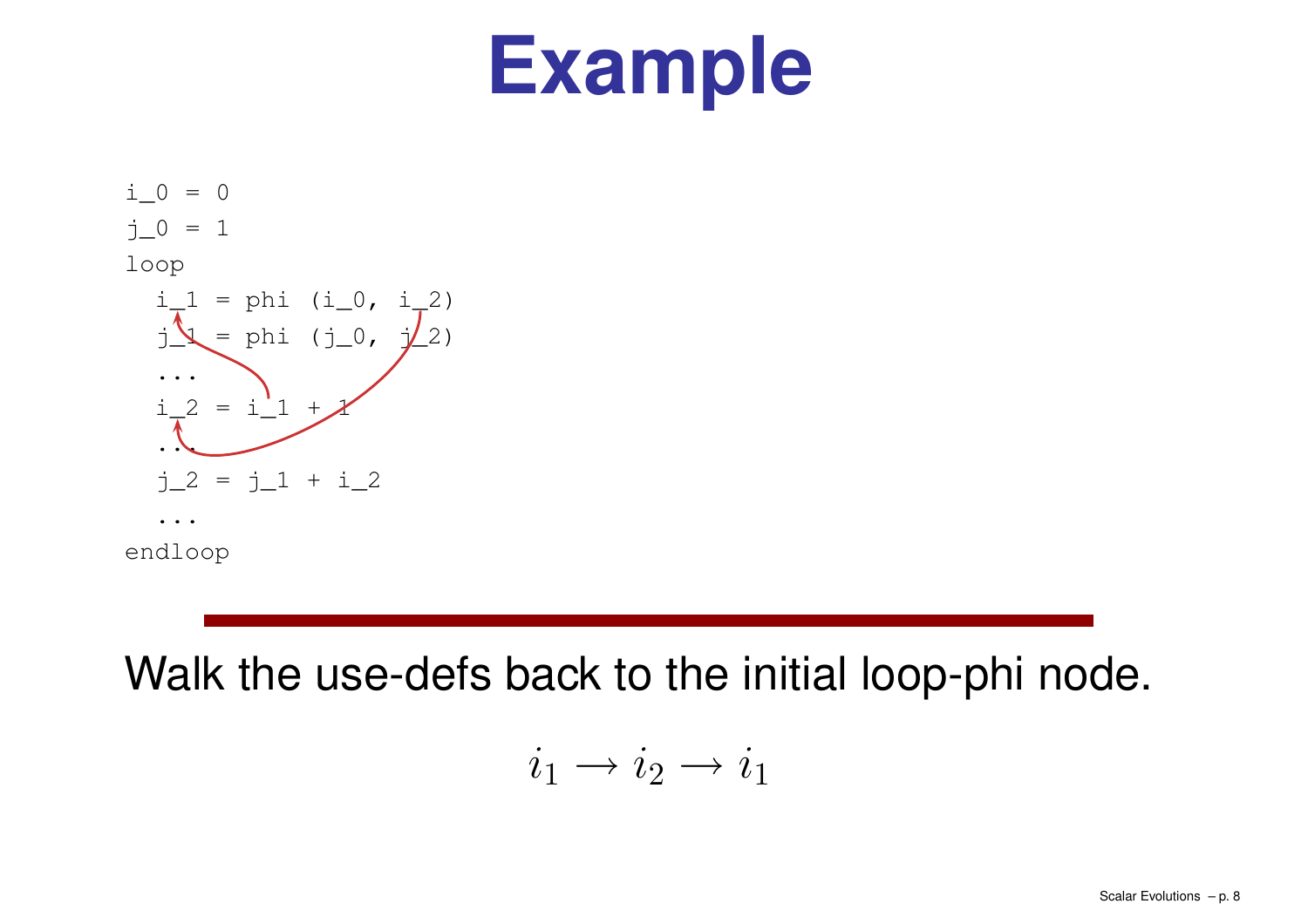$i_0 = 0$  $j_0 = 1$ loop  $i\_1$  = phi (i\_0, i\_2)  $j_{\perp} = \phi$ hi (j\_0, j $/_{2}$ 2) ... $i_{2} = i_{1} + j$ ... $j_{2} = j_{1} + i_{2}$ ... endloop

### Reconstruct the update expression tree.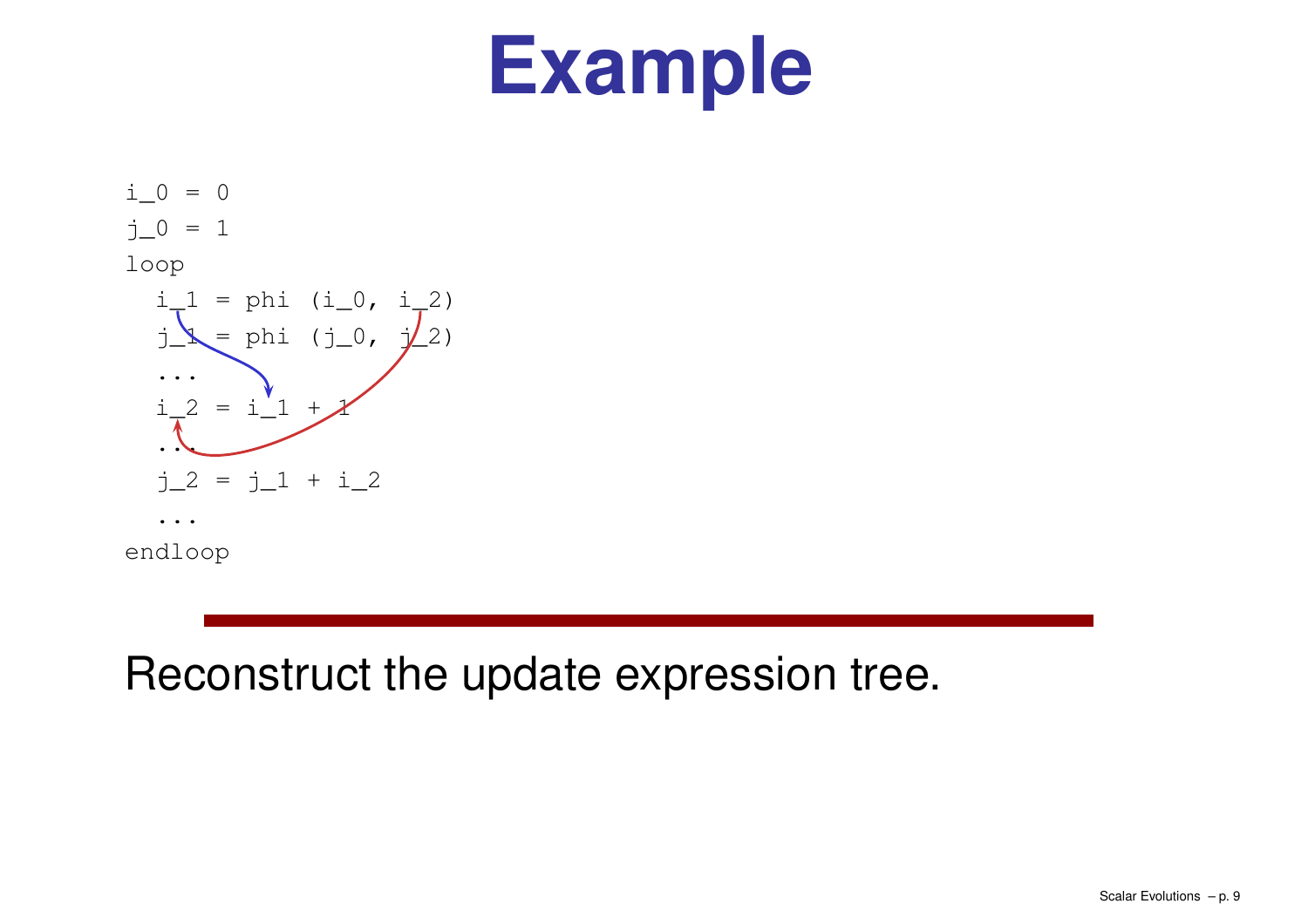$i_0 = 0$  $j_0 = 1$ loop  $i_{-1}$  = phi (i\_0, i\_2)  $y = \[\text{phi } (j_0, j_2)\]$ ...i\_2 = i\_1 +  $\lambda$ ... $j_2 = j_1 + i_2$ ... endloop

$$
i_1 = phi (i_0, i_1 + 1)
$$

$$
i_1 \to \{i_0, +, 1\}
$$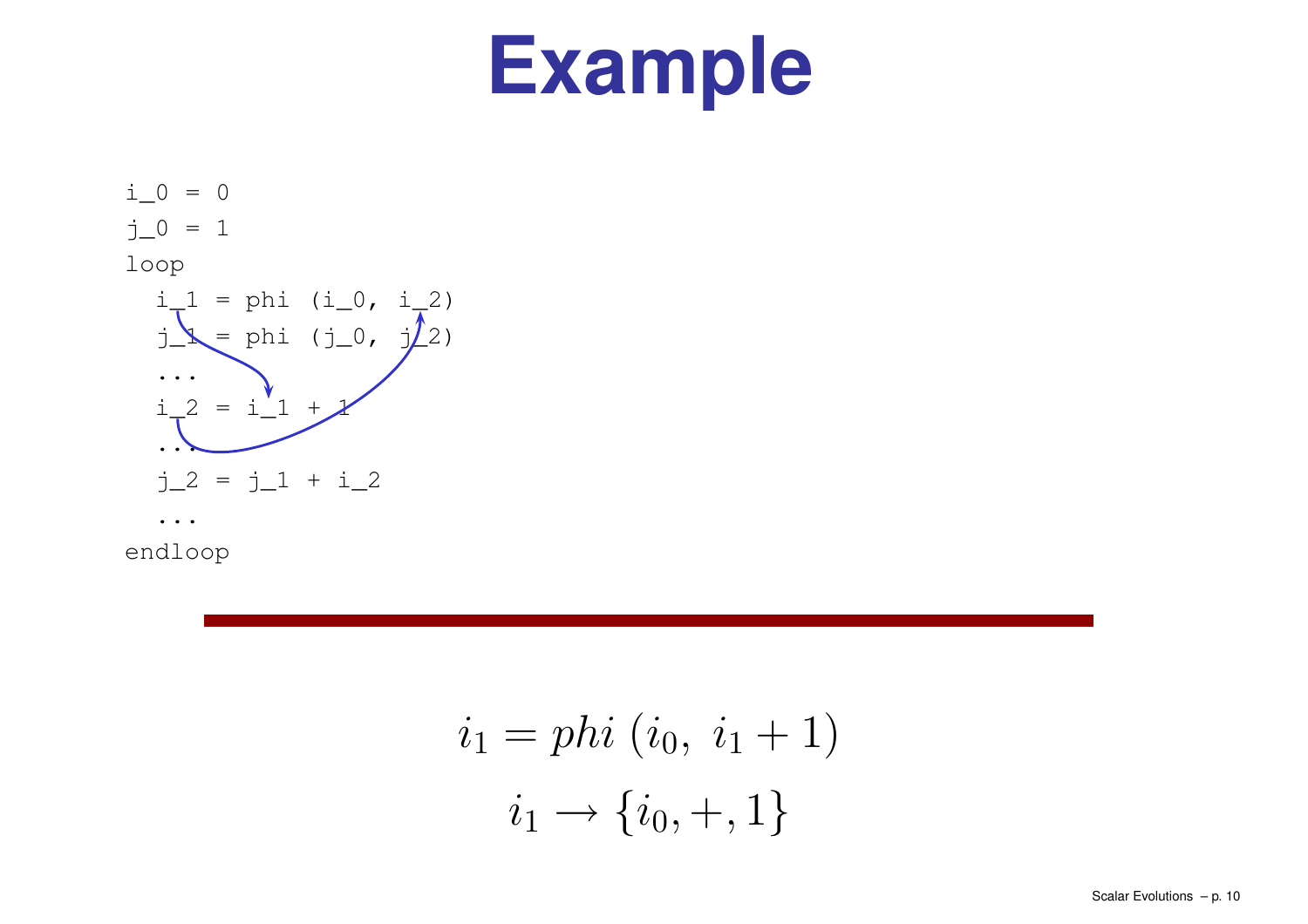$$
i_0 = 0
$$
\n
$$
j_0 = 1
$$
\n
$$
i_1 = \text{phi} \quad (j_0, i_2)
$$
\n
$$
j_1 = \text{phi} \quad (j_0, j_2)
$$
\n...\n
$$
i_2 = i_1 + 1
$$
\n...\n
$$
j_2 = j_1 + i_2
$$
\n...\nendloop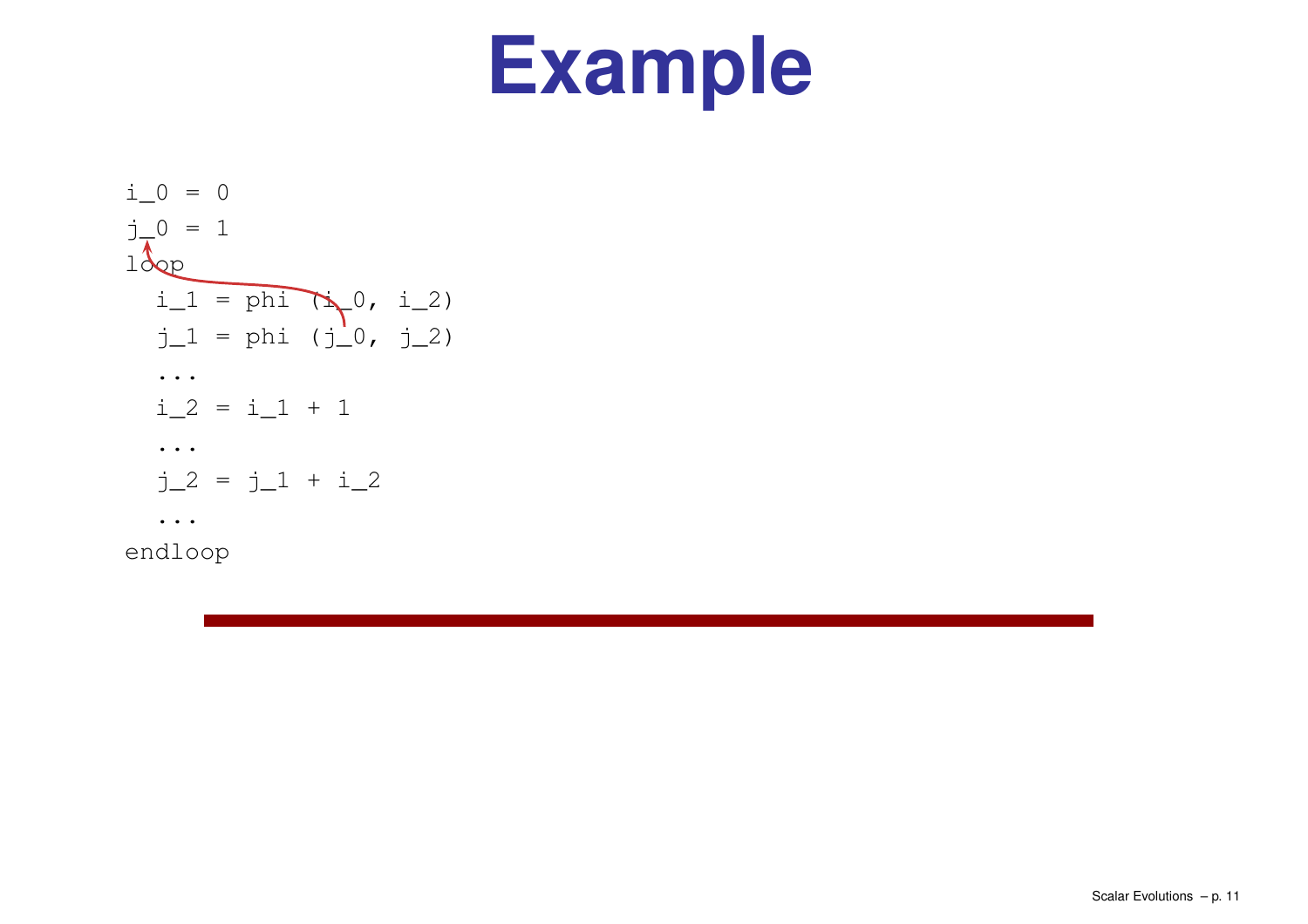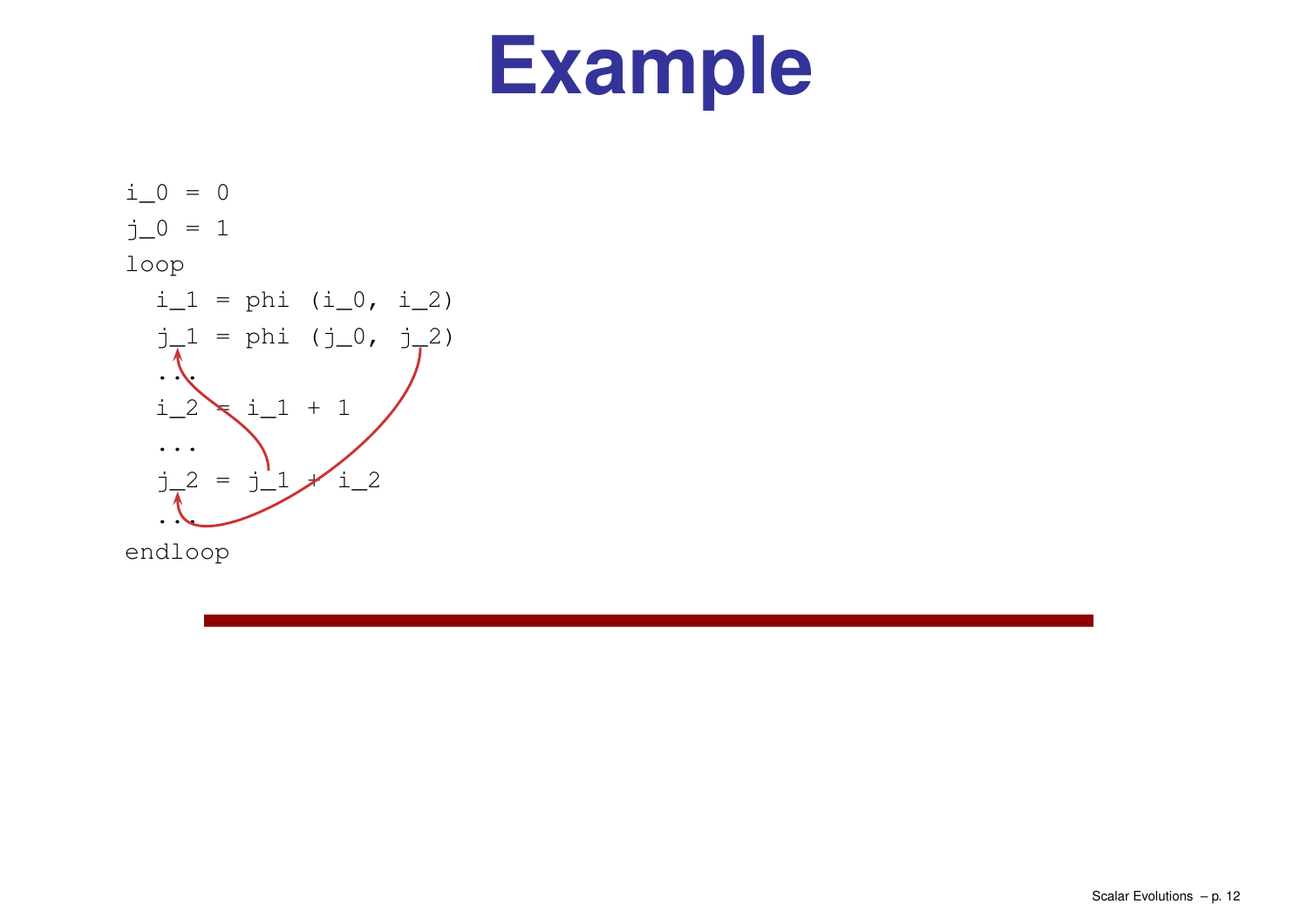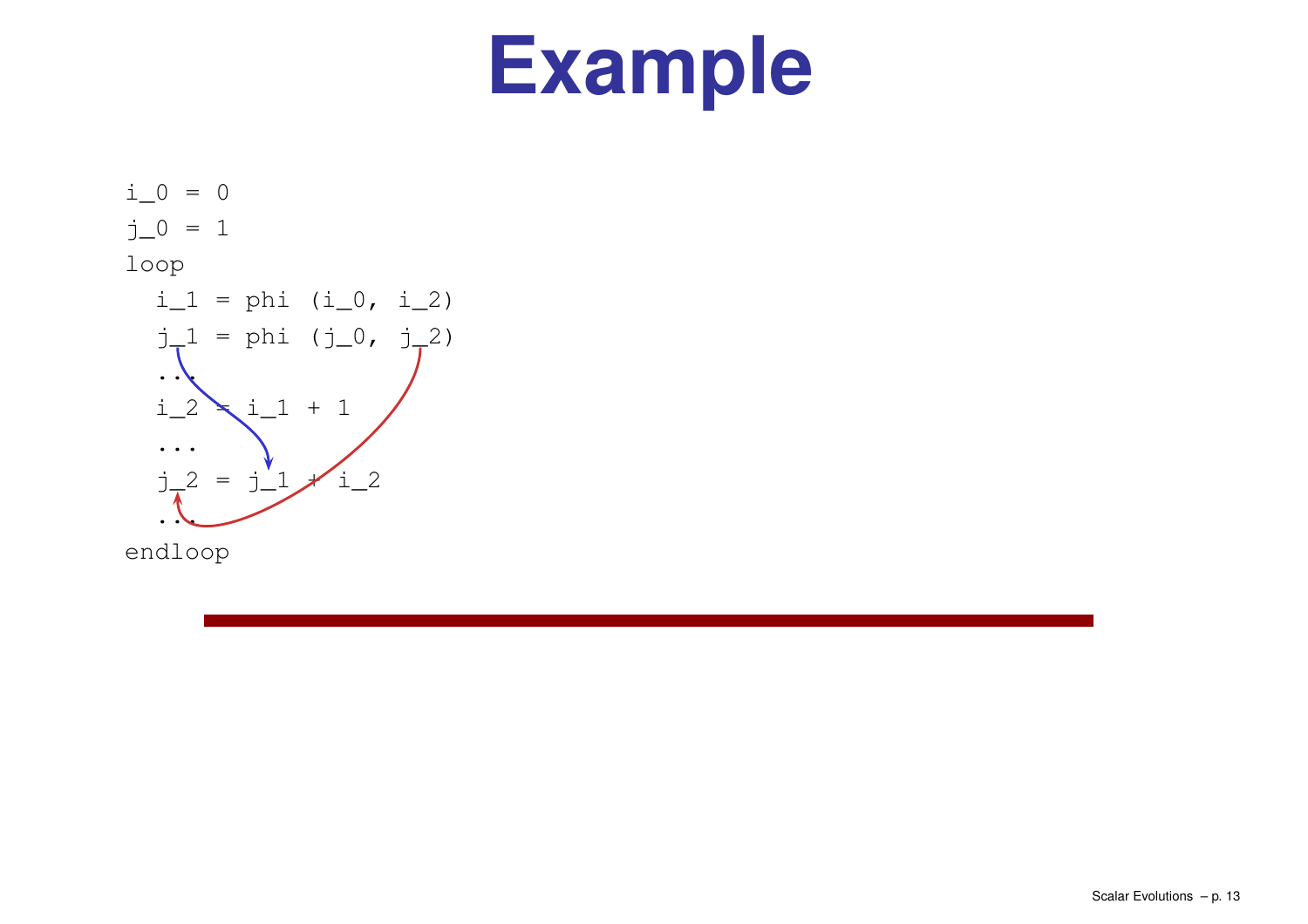

$$
j_1 = phi (j_0, j_1 + i_2)
$$
  

$$
j_1 \rightarrow \{j_0, +, i_2\} \xrightarrow{Instantiate} \{1, +, 1, +, 1\}
$$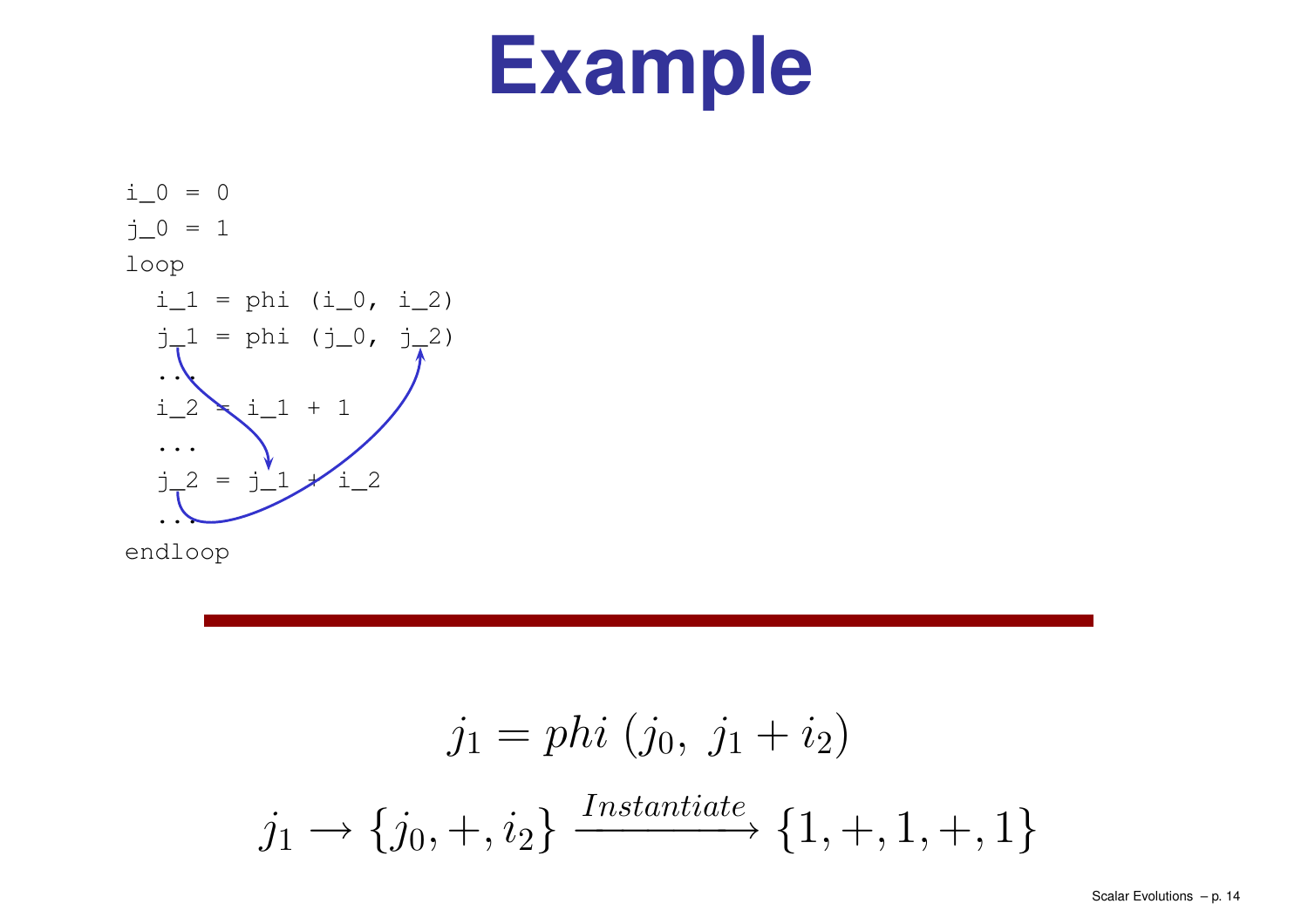### **Semantics of SSA**

Syntax of the SSA program:

loop\_1 a= phi (init, a+ update) endloop

Semantics:

$$
a(x) = init + \sum_{j=0}^{x-1} update(j)
$$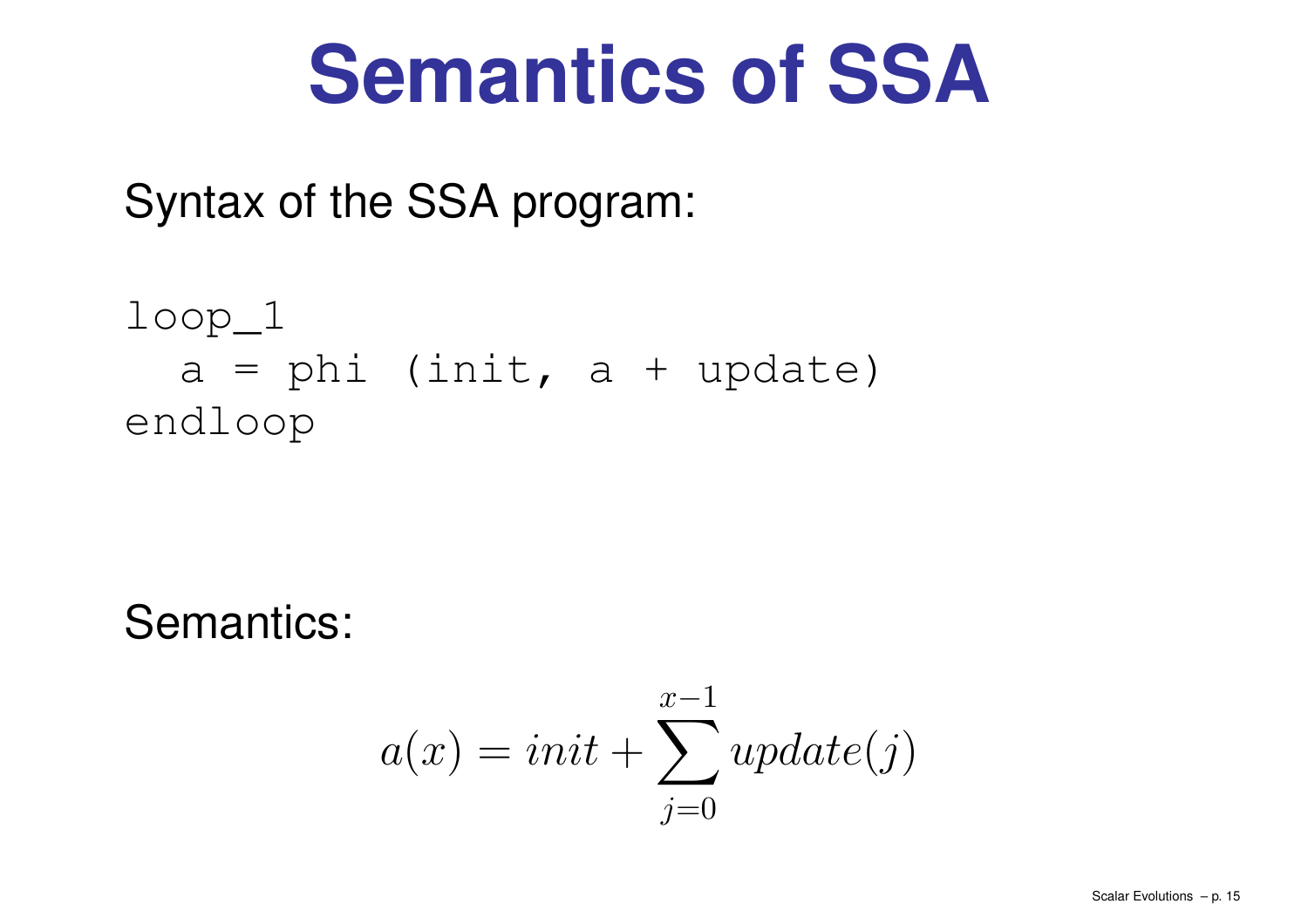# **Proof of Version 3**

**Degree 0:** update is <sup>a</sup> constant function.

$$
a(x) = init + \sum_{j=0}^{x-1} update
$$
  
\n
$$
a(x) = init + x * update
$$
  
\n
$$
a(x) = init {x \choose 0} + update {x \choose 1}
$$
  
\n
$$
a(x) \rightarrow \{init, +, update\}(x)
$$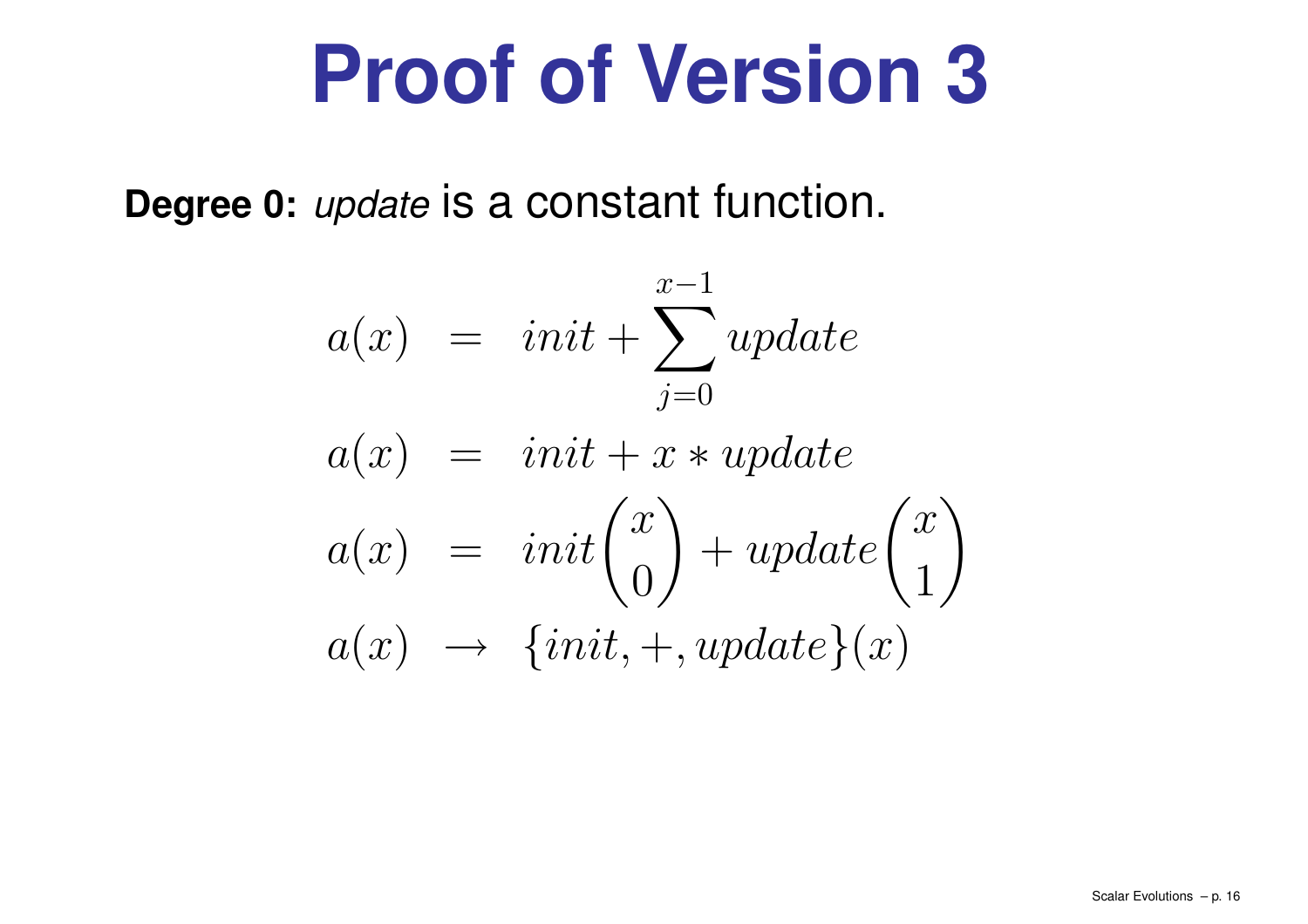# **Proof of Version 3**

**Degree n:** update is <sup>a</sup> polynomial of degree <sup>n</sup>.

$$
a(x) = init + \sum_{j=0}^{x-1} update(j)
$$
  
\n
$$
a(x) = init + \sum_{j=0}^{x-1} {b_0, +, ..., +, b_{n-1}}(j)
$$
  
\n
$$
a(x) = init + \sum_{j=0}^{x-1} \sum_{k=0}^{n-1} b_k {j \choose k}
$$
  
\n
$$
a(x) = init + \sum_{k=0}^{n-1} b_k \sum_{j=0}^{x-1} {j \choose k}
$$
  
\n
$$
a(x) = init + \sum_{k=0}^{n-1} b_k {x \choose k+1}
$$
  
\n
$$
a(x) = init {x \choose 0} + b_0 {x \choose 1} + ... + b_{n-1} {x \choose n}
$$
  
\n
$$
a(x) \rightarrow \{init, +, b_0, +, ..., +, b_{n-1}\}_x
$$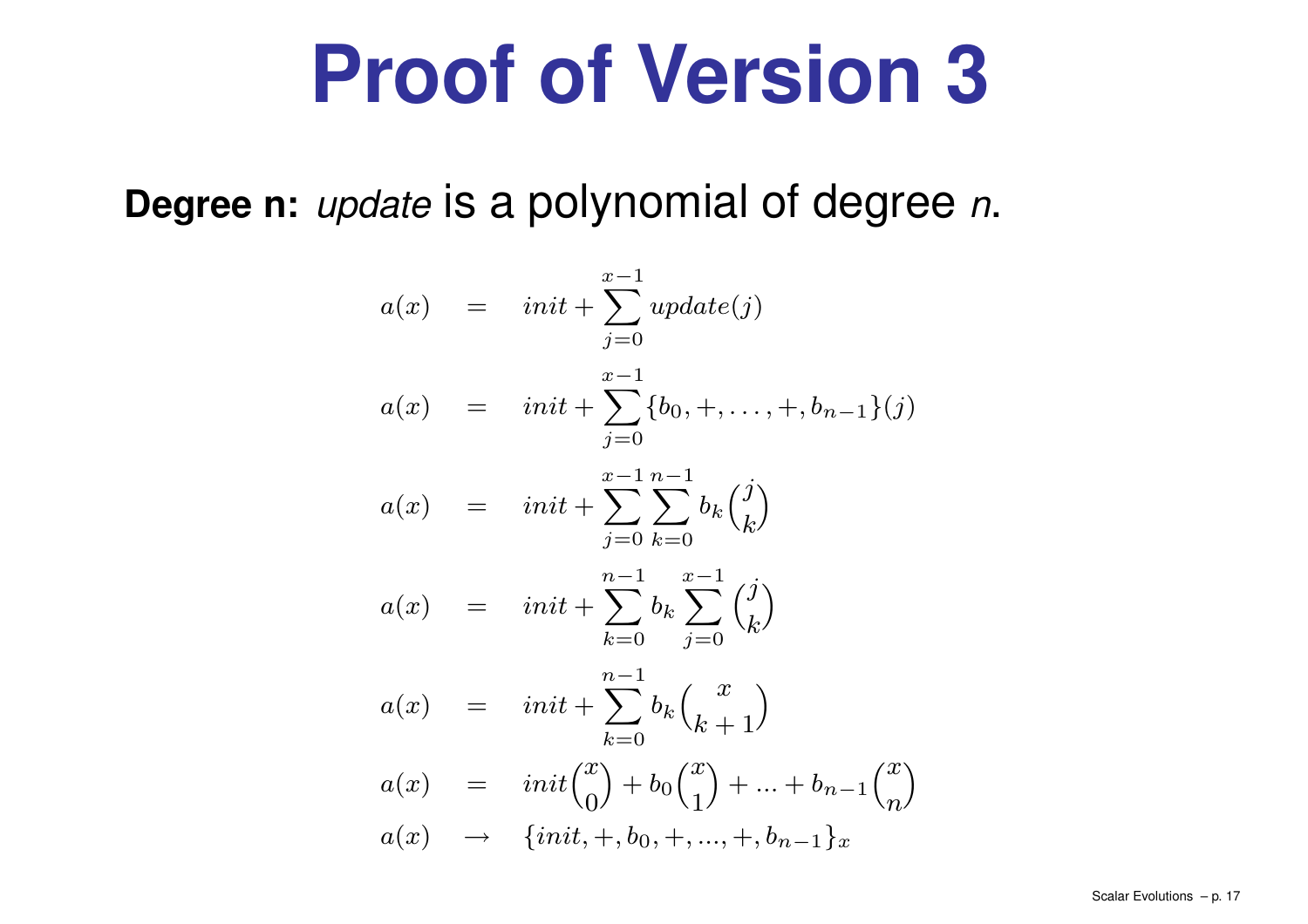

From the SSA program:

```
loop_1
  a = phi (init, a + update)endloop
```
Extract the symbolic chrec:

$$
a(x) \rightarrow \{init, +, update\}
$$

Finally, instantiate the parameters.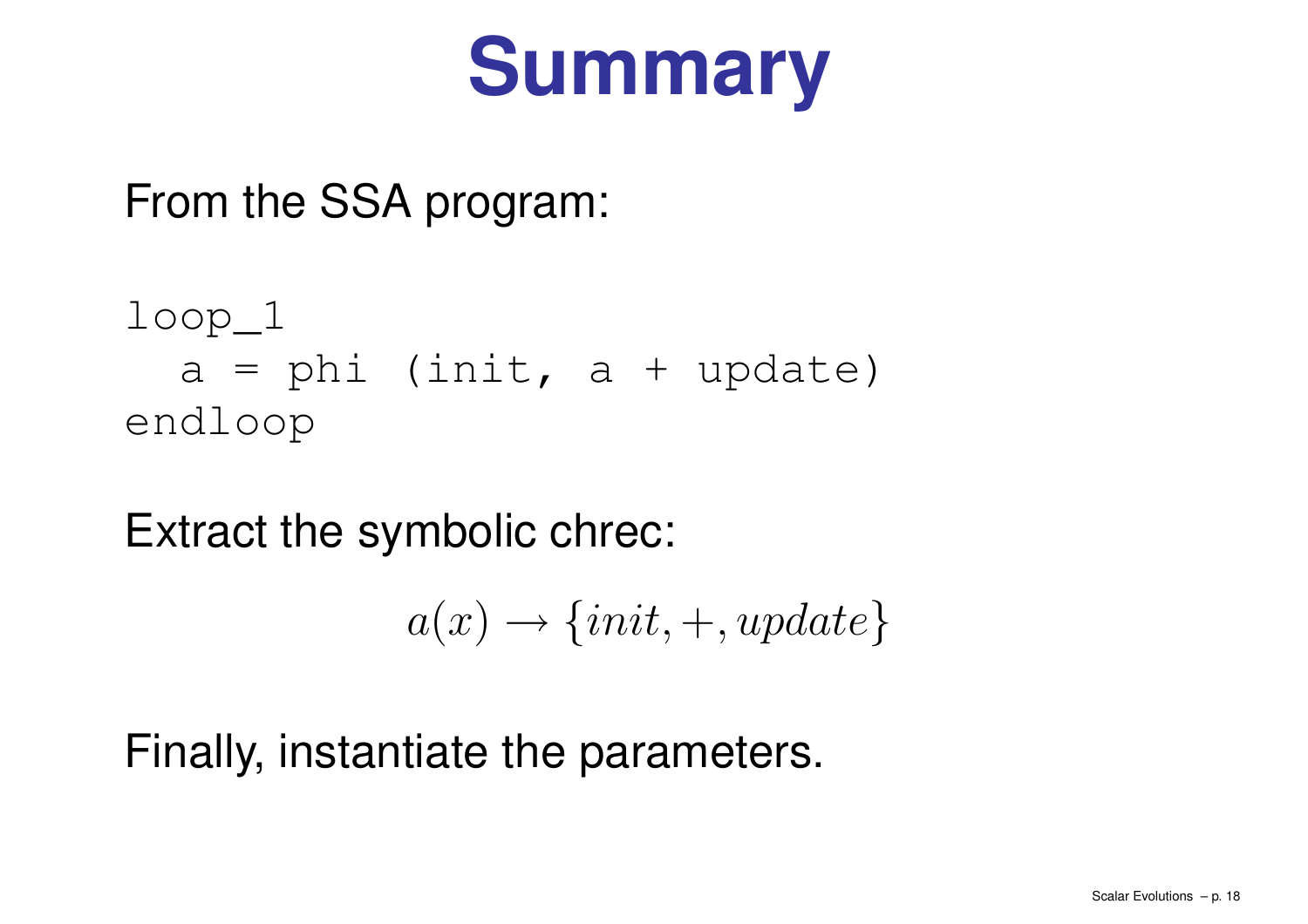# **Static analyzes**

For some  $i, j \in IterationDomain$  determine:

$$
\bullet \ \ f(i) = g(i)
$$

$$
\bullet \ \ f(i) = g(j)
$$

Uses in:

- **c** number of iterations in a loop,
- **c** check elimination,
- **o** data dependence analysis.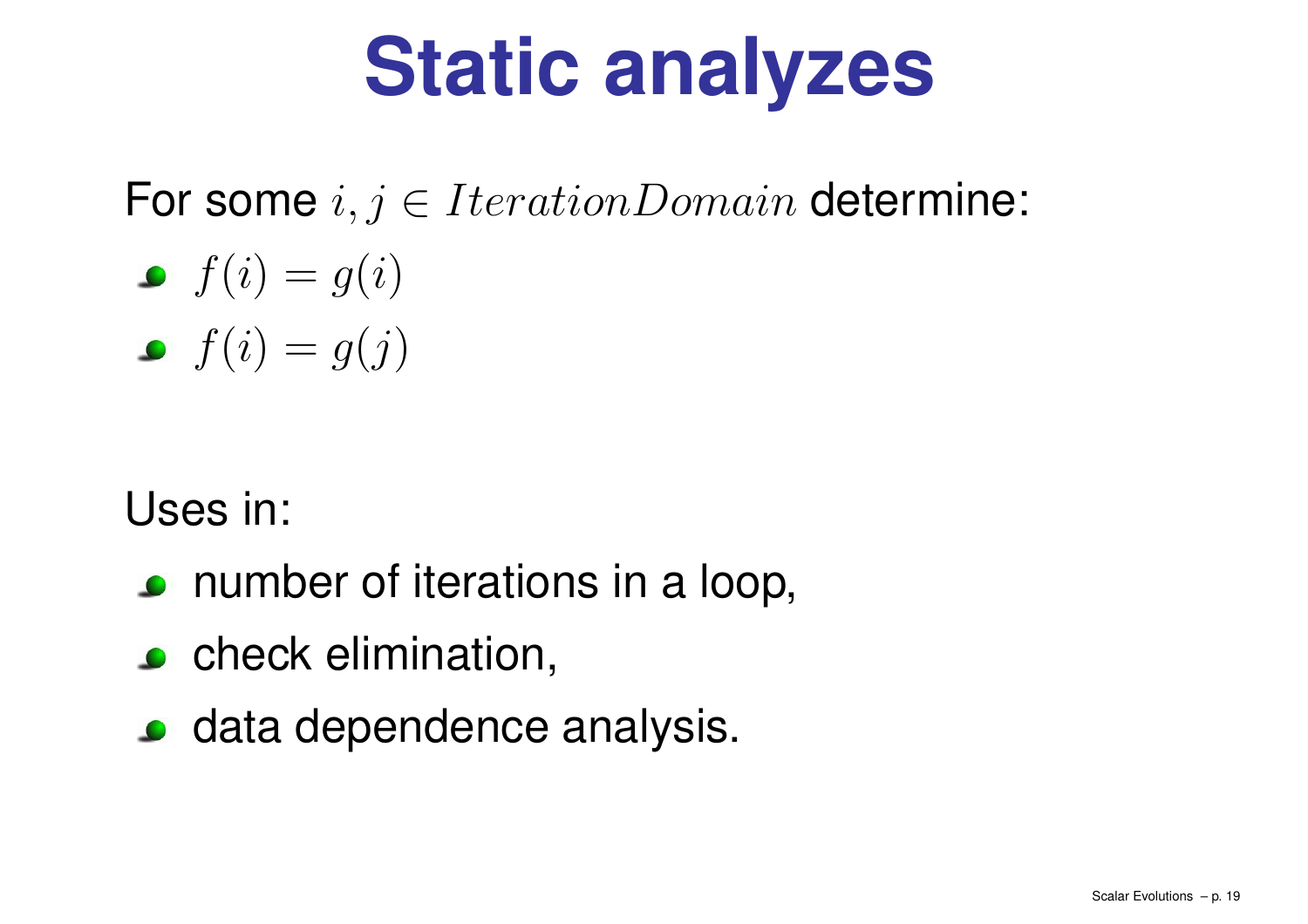# **Number of iterations**

- if (chrec\_1 <sup>&</sup>gt; chrec\_2) goto endloop;
- . .
- if (chrec\_1 == chrec\_2) goto endloop;
- Problem: Find the first iteration  $i \in IterationDomain$  that satisfies:

$$
chrec_1(i) op \,chrec_2(i)
$$

Solution: Solve <sup>a</sup> Diophantine equation.

Problem: Type of chrecs and modulo arithmetics.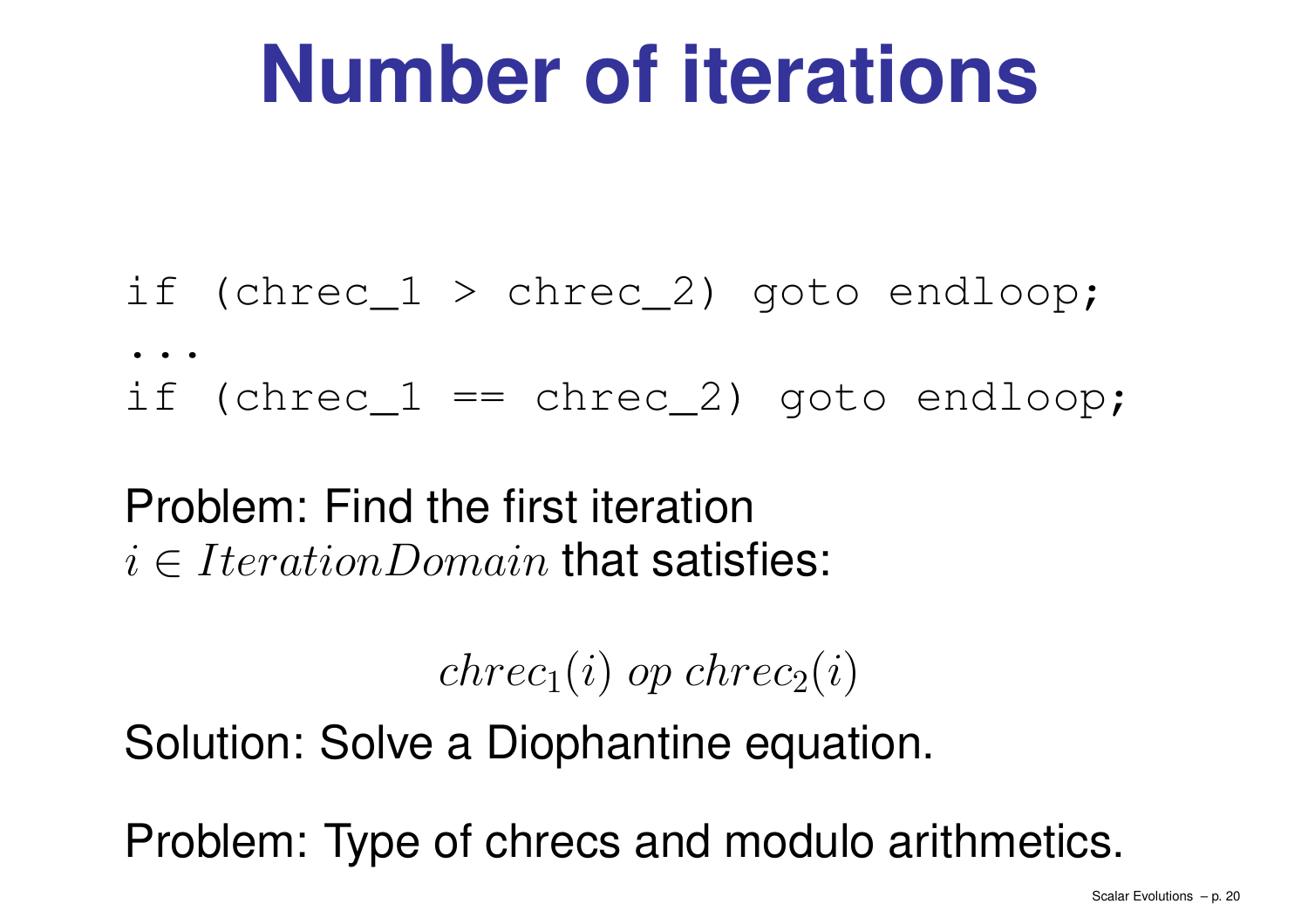# **Check elimination**

- if (chrec\_1 <sup>&</sup>gt; chrec\_2) foo; else bar;
- . .
- if (chrec\_1 == chrec\_2) foo; else bar;
- Problem: Prove statically that for all  $i \in IterationDomain$ :

$$
chrec_1(i) op \,chrec_2(i)
$$

Solution: Solve <sup>a</sup> Diophantine equation.

Problem: Type of chrecs and modulo arithmetics.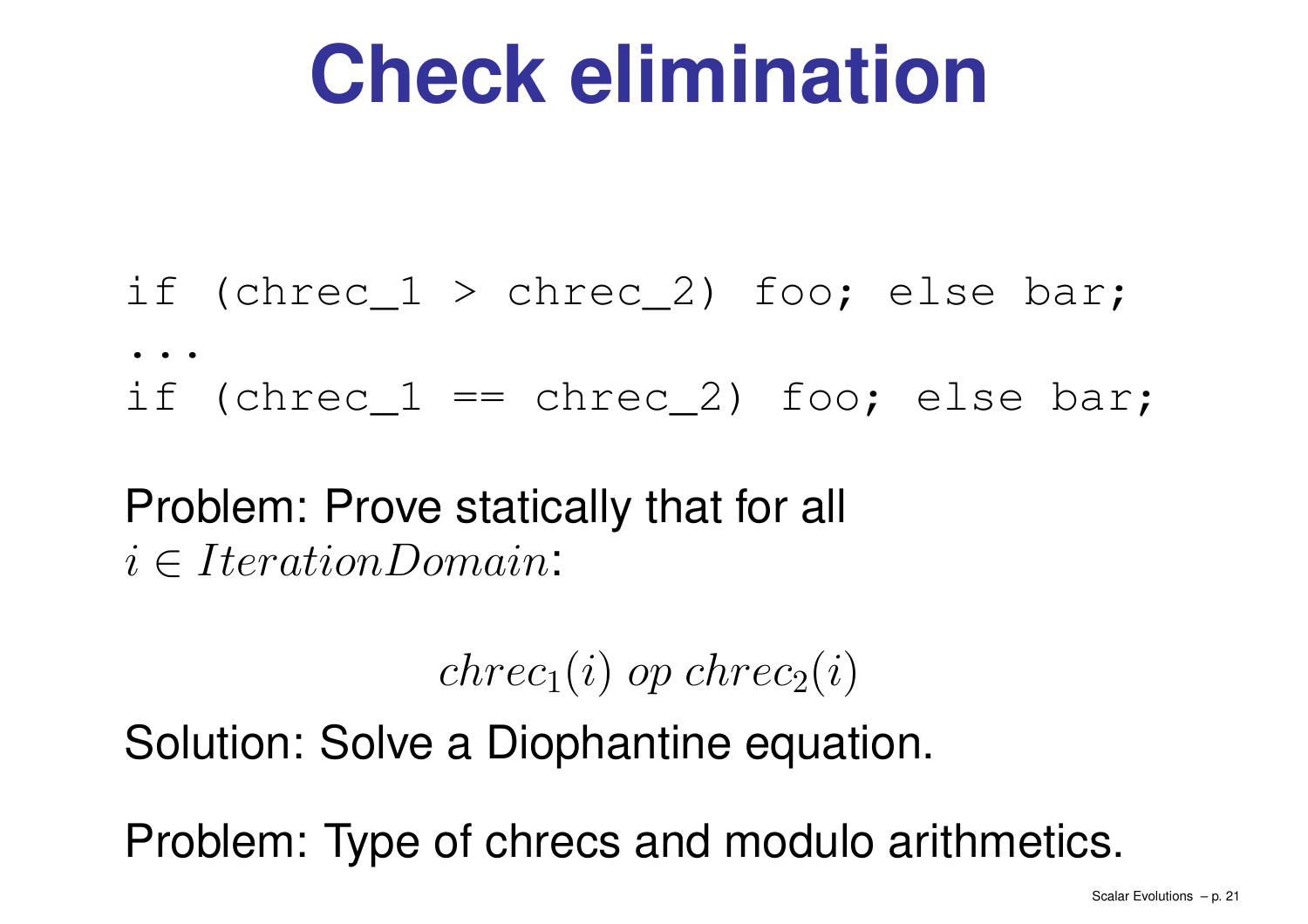# **Data dependences**

#### $T[chrec 1] = ...$ ... = T[chrec\_2]

Given two data accesses to the same array, there is <sup>a</sup> dependence if:

$$
chrec_1(x) = chrec_2(y)
$$

for two iterations  $x, y \in IterationDomain$ .

### Solution: Solve <sup>a</sup> Diophantine equation.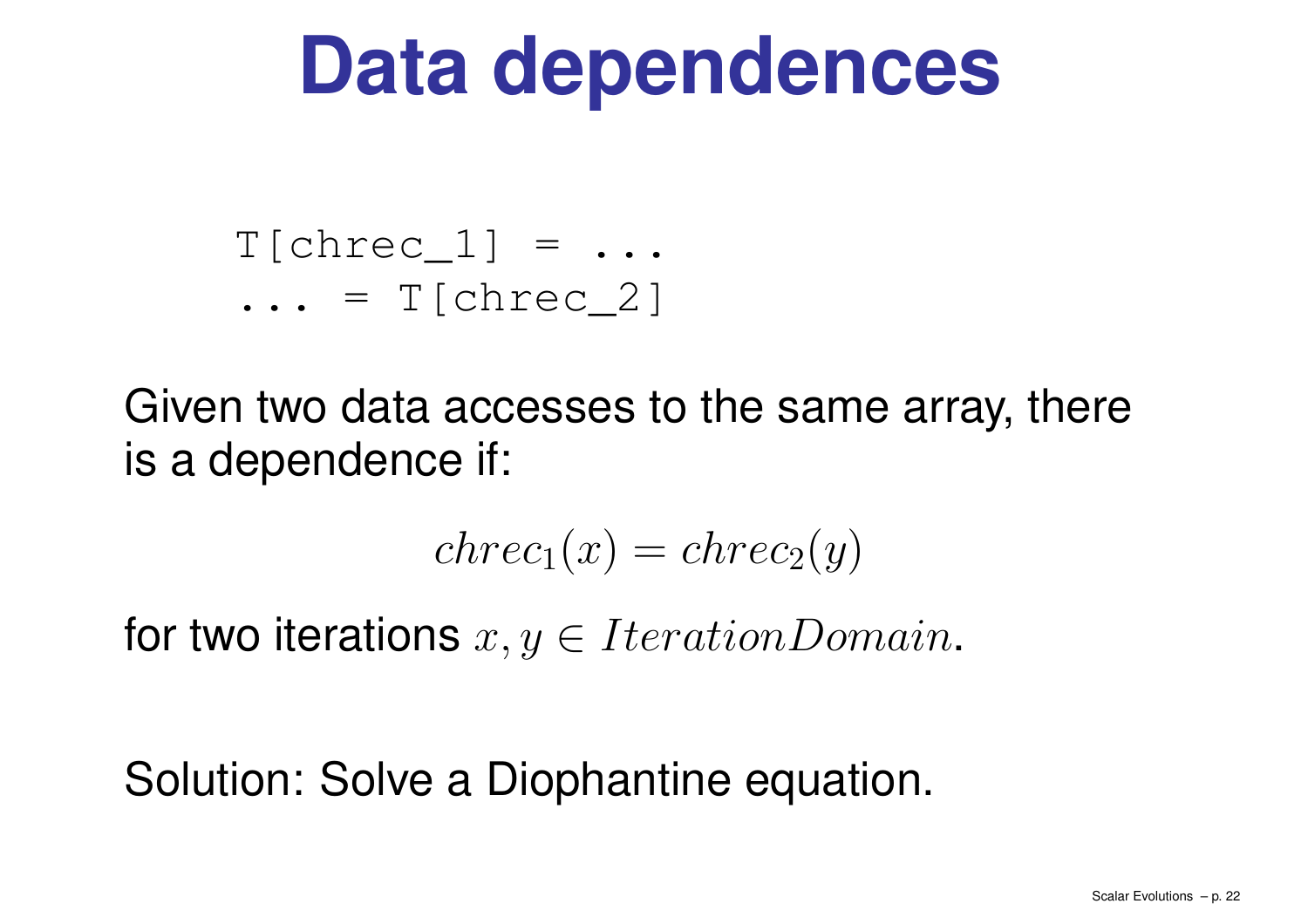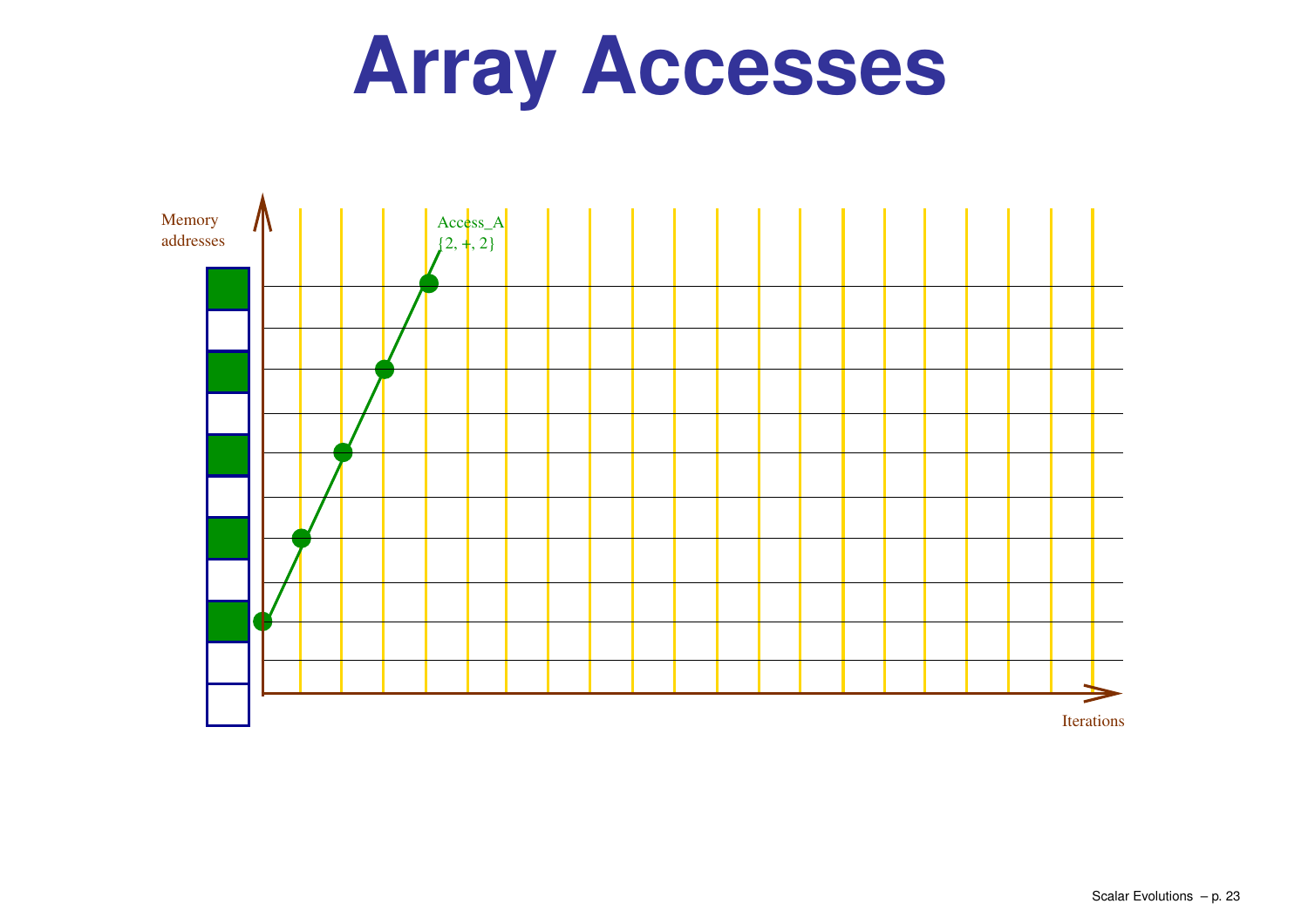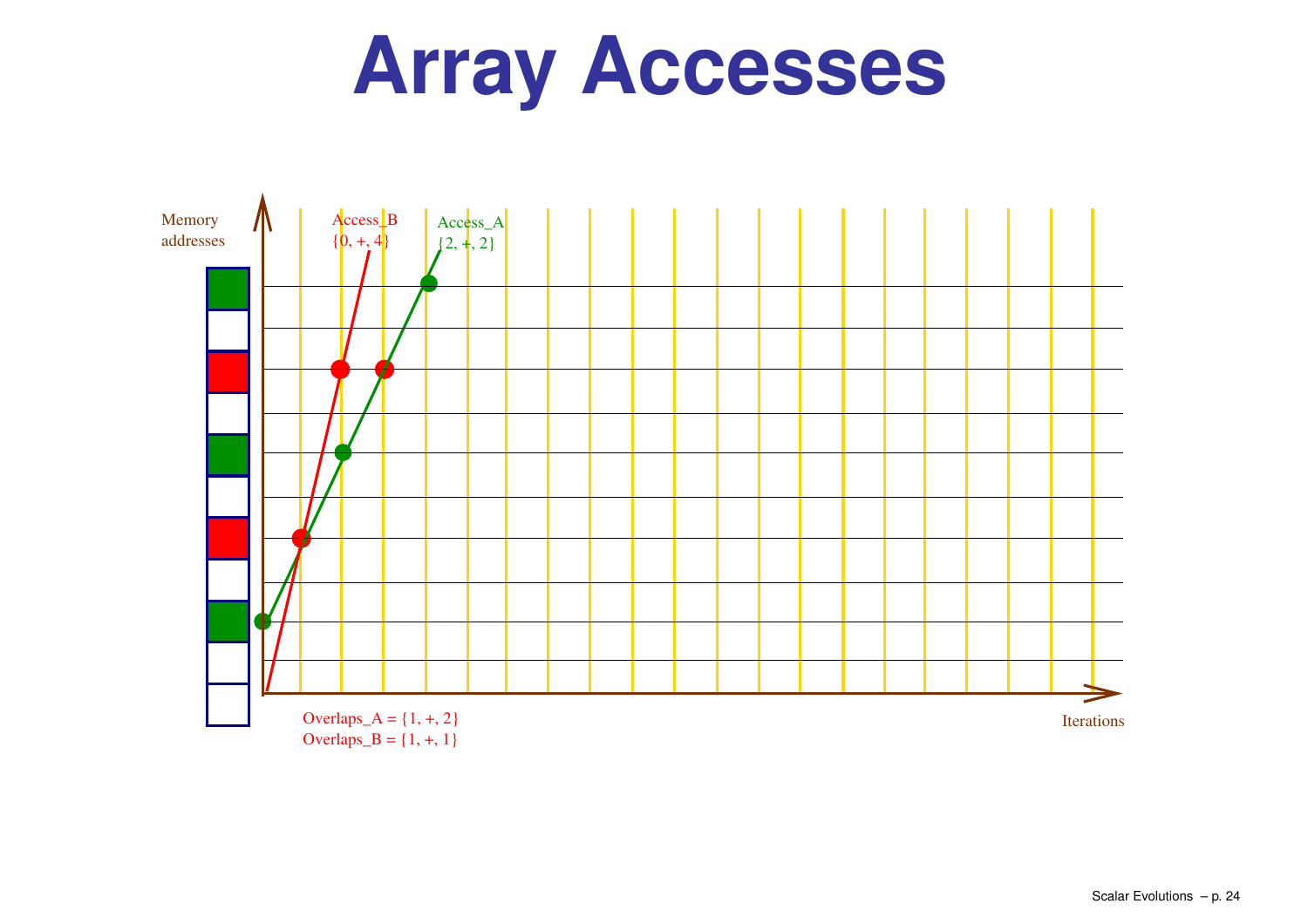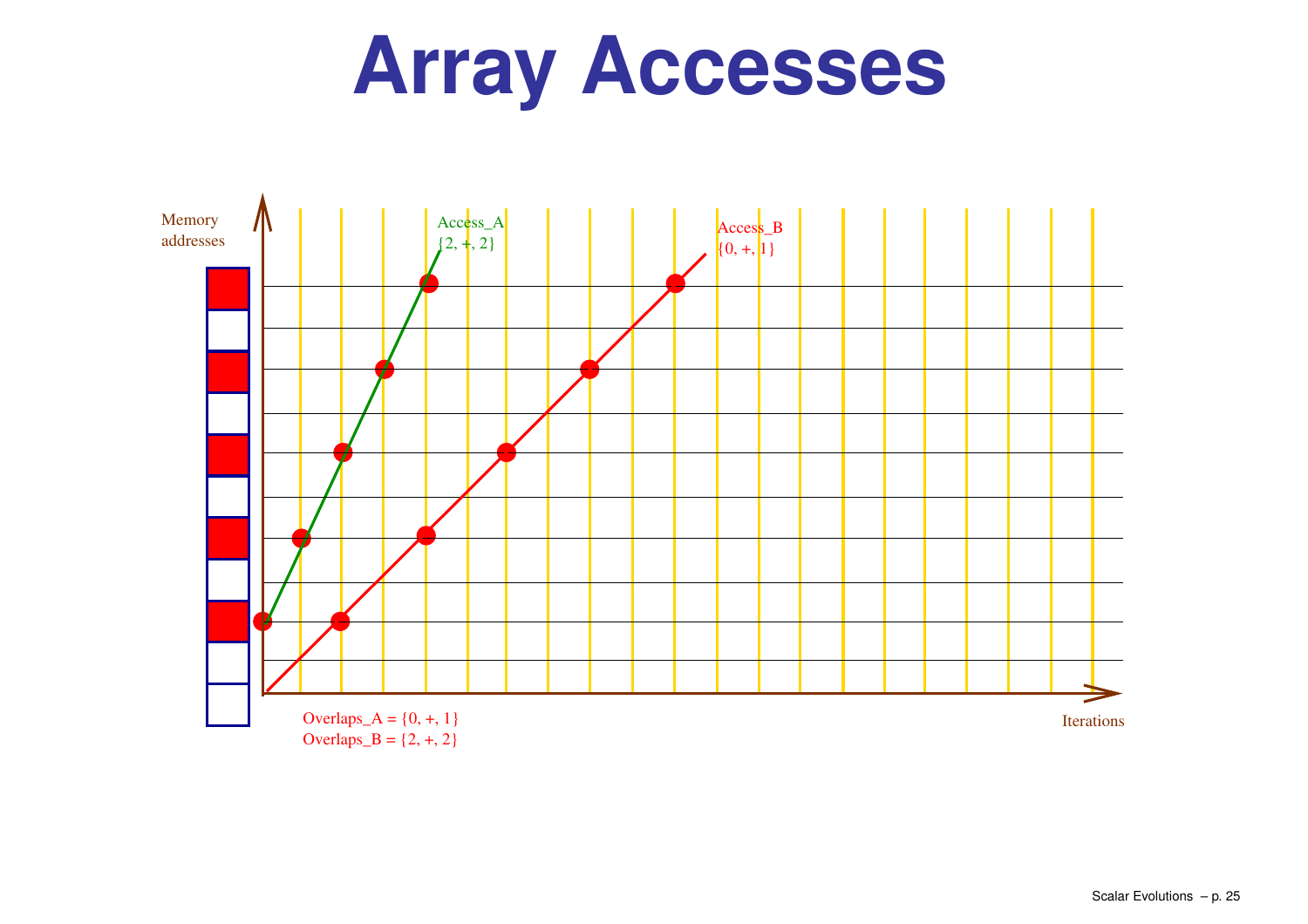For two access functions, determine:

- the accessed elements (green dots),
- the conflicting elements (red dots),
- a description of the conflict iterations: for  $k \geq 0$ ,

 $Access_A(Overlap_A(k)) = Access_B(Overlap_B(k))$ 

- when the overlaps have same evolution, compute the distance.
- based on the distance, compute the direction.